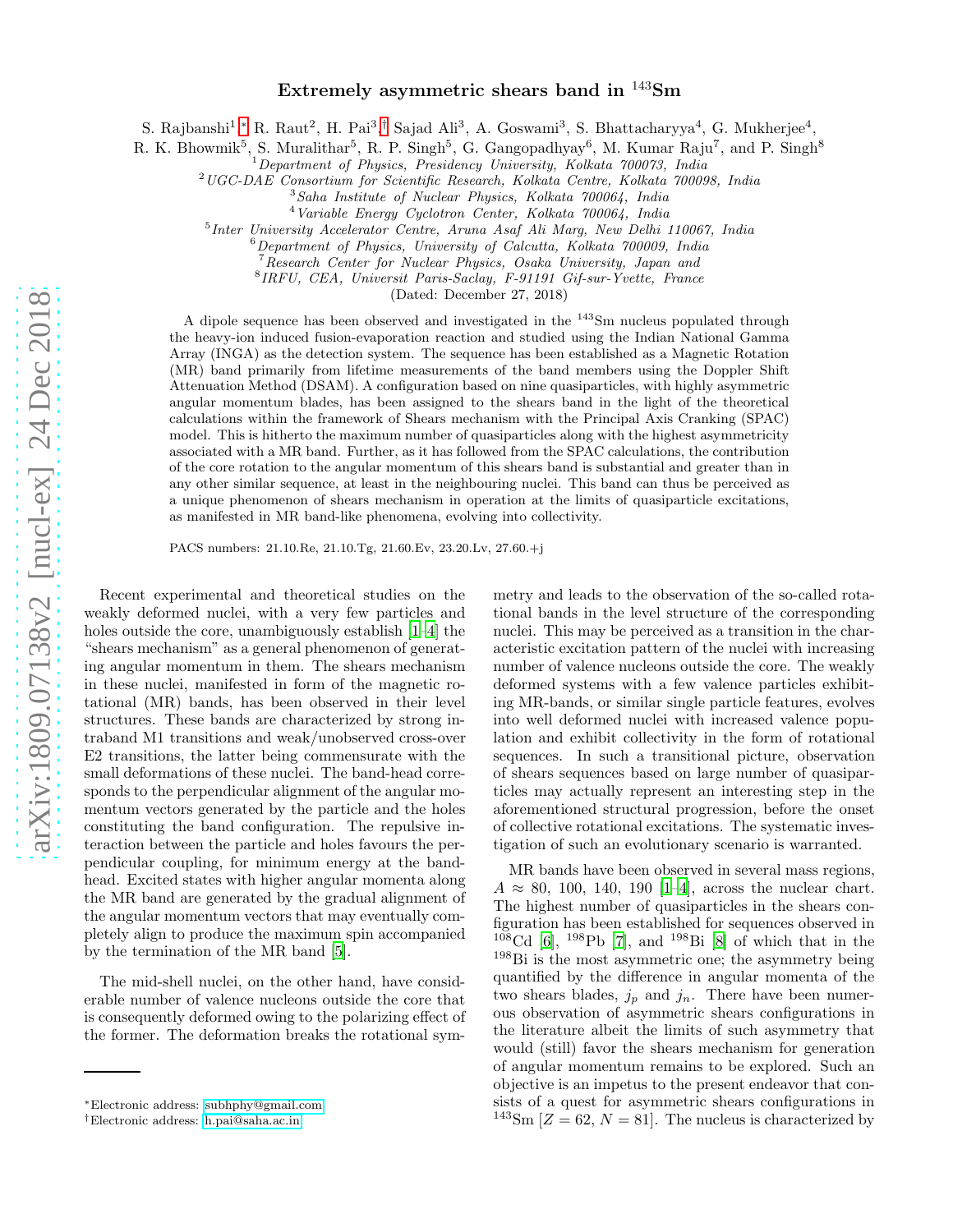enhanced probability of particle excitations in the proton sector while a hindered one in case of the neutrons, owing to the  $N = 82$  closure, that may actually result in the sought asymmetry.

In the light of the aforementioned prospects, the <sup>143</sup>Sm  $(Z = 62, N = 81)$  nucleus has been investigated in the present work. Recently, two dipole bands, DB I and DB II, have been reported in the level structure of the nucleus above an excitation energy of  $E_x = 8614$ -keV [\[9](#page-5-5)– [11\]](#page-5-6). Recent investigation reveals another dipole band almost degenerate in energy with the DB II without measurements of polarization and transition rates leading the interpretation only tentative [\[12](#page-5-7)]. The current work re-investigates this third dipole band in the nucleus which has been generated from the extremely asymmetric shears structure on the "phase boundary" of the two phases representing the quasiparticle excitation and deformed core rotation. The proposition has been validated through level lifetime measurements of the band members and extracting  $B(M1)$ , and  $B(E2)$  values and their evolution, along the band, therefrom. The experimental findings have been well reproduced within the framework of a modified shears mechanism with principal axis cranking (SPAC) model to further establish/uphold the interpretation.

The dipole structures above 8614-keV 43/2<sup>−</sup> state in <sup>143</sup>Sm were populated using heavy-ion fusion evaporation reaction  $^{124}\text{Sn}$  ( $^{24}\text{Mg}$ , 5n) at the beam ( $^{24}\text{Mg}$ ) energy of 107-MeV provided by the 15UD pelletron facility at Inter University Accelerator Center (IUAC), New Delhi. Target was  $0.8 \text{ mg/cm}^2$  thick  $124\text{Sn}$  [99.9% enriched] evaporated on a 13 mg/ $\text{cm}^2$  gold backing. The recoils were produced with  $\beta \approx 1.6\%$ . The deexciting γ-ray transitions were detected using the Indian National Gamma Array (INGA) [\[13](#page-5-8)] which consisted of eighteen Compton suppressed clover detectors arranged in six different angles  $[90^{\circ}(6), 123^{\circ}(4), 148^{\circ}(4)$  and  $57^{\circ}(4)]$  with respect to the beam axis (the number in the parenthesis is the detector numbers at the respective angles). About  $8\times10^8$ two and higher fold  $\gamma$ - $\gamma$  coincidence events were collected in the list mode format. The data was sorted into different symmetric and angle dependent  $E_{\gamma}$  -  $E_{\gamma}$  matrices with the help of the INGASORT and analyzed using the INGASORT and the RADWARE packages [\[14](#page-5-9)[–16](#page-5-10)].

The multipolarities and the electromagnetic characters of the observed  $\gamma$  -ray transitions, for assigning the spinparity of the levels, were determined from the measurements of the of ratio for Directional Correlation from Oriented state  $(R_{DCO})$  [\[17,](#page-5-11) [18\]](#page-5-12), linear polarization asymmetry  $(\Delta)$  [\[19](#page-5-13)[–22\]](#page-5-14) and the mixing ratio  $(\delta)$  [\[23](#page-5-15)[–25](#page-5-16)]. The experimental details and data analysis procedures have been described in Ref. [\[27,](#page-5-17) [28\]](#page-5-18).

The present work has been confirmed all the previously observed states and the decay out  $\gamma$  transitions of the dipole structure as depicted in Fig. [1](#page-1-0) (a). A representative sum gated spectrum exhibits some of the  $\gamma$ -ray transitions, reported by the earlier works along with the newly observed in the present investigation, belonging



<span id="page-1-0"></span>FIG. 1: (Color online.) (a) Proposed negative parity level structure above the 7027-keV  $35/2^-$  state in  $143$ Sm. The newly observed  $\gamma$  -rays are marked by an asterisk. (b) Summed gated spectrum of the 352.7 and 632.4-keV transitions shows  $\gamma$  rays marked by " $\times$ " (DB III), " $\oplus$ " (DB I) and " $\Delta$ " (below 8614-keV) in <sup>143</sup>Sm. The contamination peaks from the <sup>144</sup>Sm, populated in the same reaction, has been marked with "#". Aligned angular momentum  $(i_x)$  of the bands is shown in (c). Harris parameters used in the calculation of  $i_x$  are  $J_\theta = 12\hbar^2$  MeV<sup>-1</sup> and  $J_1 = 25\hbar^4$  MeV<sup>-3</sup> [\[26\]](#page-5-19). The band-head spin  $(K)$  is determined from the fitting of excited energy  $(E(I))$  against spin  $(I)$ .

to the level structure of <sup>143</sup>Sm has been illustrated in Fig. [1](#page-1-0) (b). As already reported in Ref. [\[11\]](#page-5-6), the present measurement, carried out with increased number of detectors, reveals that the 602.0 and 706.0 keV transitions are in parallel with the 728.0 and 578.2-keV transitions of DB I, respectively, thereby placed them above the  $51/2<sup>−</sup>$ and 49/2<sup>−</sup> states of DB I, respectively, and shown in Fig. [1](#page-1-0) (a). These measurements also reveal several new states feeding the lower spin states DB I. The most intense transitions of connecting to the new structure were found to be of 352.7 and 632.4-keV transitions. A crossover E2 transition of energy 481.0-keV which was tentatively placed between the  $51/2^{(-)}$  and  $47/2^{(-)}$  states in Ref. [\[12\]](#page-5-7), has been confirmed as inexistent from the present investigation.

The investigations have established the MR character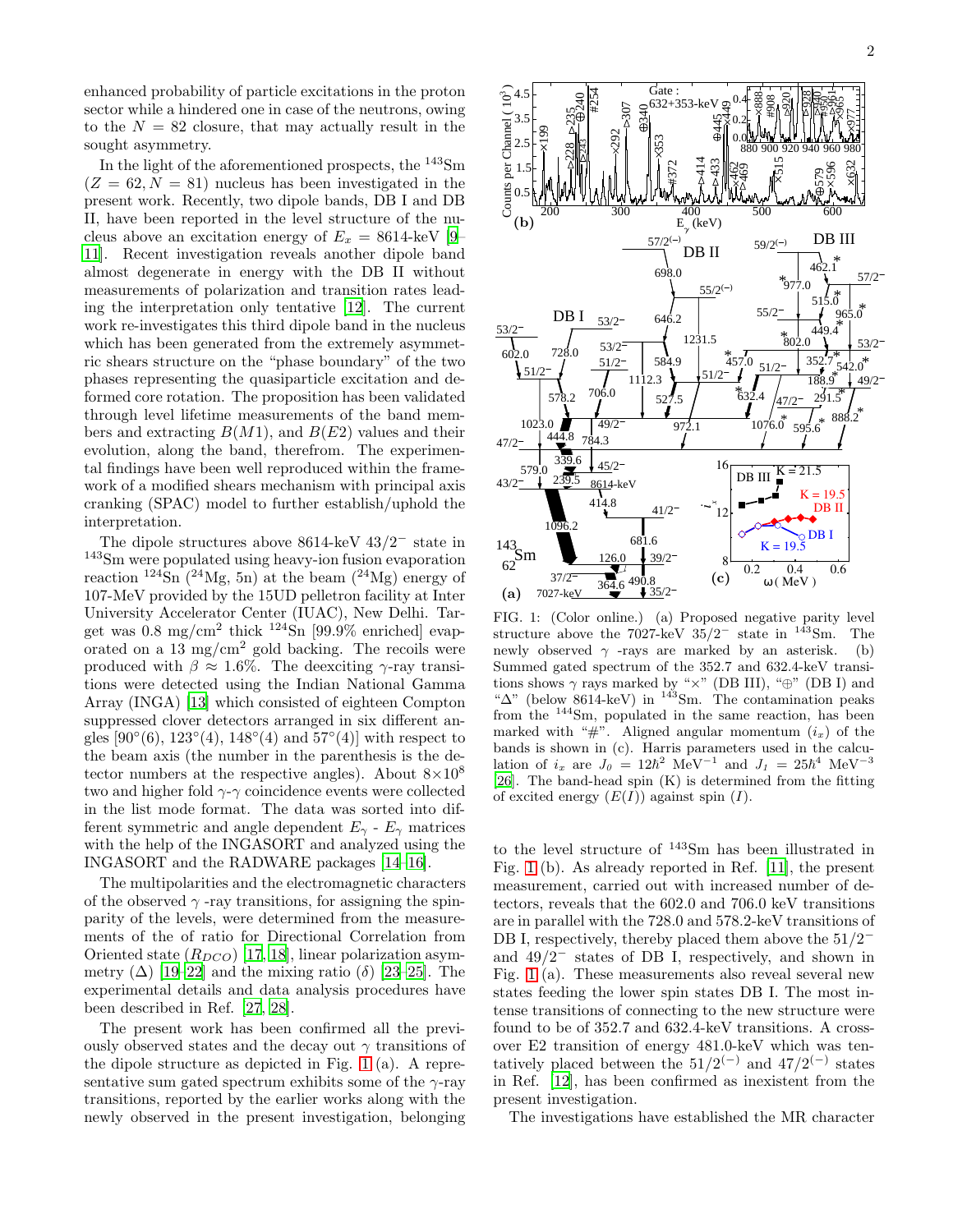| SIII. The uncertainties are rounded on to the hearest value up to two declinar places. Correction in the transition strength<br>due to the internal conversion has been incorporated for the $\gamma$ transitions having energy ( $E_{\gamma}$ ) less than 400.0-keV. |            |              |                  |                  |                        |             |            |                                                                    |              |                        |                        |
|-----------------------------------------------------------------------------------------------------------------------------------------------------------------------------------------------------------------------------------------------------------------------|------------|--------------|------------------|------------------|------------------------|-------------|------------|--------------------------------------------------------------------|--------------|------------------------|------------------------|
| $J_i$                                                                                                                                                                                                                                                                 | $J_f$      | $E_{\gamma}$ | Assign.          | $I_{\gamma}{}^a$ | $R_{DCO}$ <sup>b</sup> |             | δ          |                                                                    | $\tau_{s}$ f | B(M1)                  | B(E2)                  |
| $\hbar$                                                                                                                                                                                                                                                               | ħ          | keV          |                  |                  |                        |             |            | $_{\rm{DS}}$                                                       | ps           | $\mu_N^2$              | $e^2b^2$               |
| $47/2^{-}$                                                                                                                                                                                                                                                            | $47/2^{-}$ | 595.6(4)     | $= 0$ , M1<br>ΔΙ | 6.7(12)          | 1.68(19)               | $+0.10(9)$  |            |                                                                    |              |                        |                        |
| $49/2^{-}$                                                                                                                                                                                                                                                            | $47/2^{-}$ | 888.2(3)     | M1/E2            | 9.5(7)           | 1.04(8)                | $-0.20(5)$  | $-0.03(5)$ |                                                                    |              |                        |                        |
|                                                                                                                                                                                                                                                                       | $47/2^{-}$ | 291.5(3)     | M1/E2            | 6.4(8)           | 1.18(13)               | $-0.19(9)$  |            |                                                                    |              |                        |                        |
| $51/2^{-}$                                                                                                                                                                                                                                                            | $49/2^{-}$ | 188.9(3)     | M1/E2            | 6.5(4)           | 0.93(10)               |             | $-0.10(7)$ | $1.17^{+0.33}_{-0.26}$ 0.16(4)                                     |              | $1.17^{+0.39}_{-0.34}$ |                        |
|                                                                                                                                                                                                                                                                       | $49/2^{-}$ | 632.4(4)     | $\rm M1/E2$      | 21.6(10)         | 1.07(7)                | $-0.19(8)$  | $+0.01(4)$ |                                                                    |              | $0.14^{+0.05}_{-0.04}$ |                        |
|                                                                                                                                                                                                                                                                       | $47/2^{-}$ | 1076.0(5)    | E2               | 2.5(4)           | 1.72(18)               |             |            |                                                                    |              |                        | 0.01(1)                |
| $53/2^{-}$                                                                                                                                                                                                                                                            | $51/2^{-}$ | 352.7(3)     | M1/E2            | 13.5(7)          |                        |             |            | $1.10(10)$ $-0.22(12)$ $+0.02(3)$ $0.86^{+0.13}_{-0.12}$ $0.15(3)$ |              | $0.74^{+0.11}_{-0.10}$ |                        |
|                                                                                                                                                                                                                                                                       | $49/2^{-}$ | 542.0(4)     | E2               | 1.7(2)           | 1.68(18)               |             |            |                                                                    |              |                        | $0.13_{-0.02}^{+0.02}$ |
|                                                                                                                                                                                                                                                                       | $51/2^{-}$ | 457.0(3)     | M1/E2            | 11.1(8)          | 0.74(6)                | $-0.33(15)$ | $-0.28(7)$ |                                                                    |              | $0.27^{+0.06}_{-0.06}$ |                        |
| $55/2^{-}$                                                                                                                                                                                                                                                            | $53/2^{-}$ | 449.4(3)     | M1/E2            | 9.8(5)           | 0.74(7)                | $-0.18(9)$  |            | $-0.28(8)$ $0.55^{+0.08}_{-0.08}$ $0.13(3)$                        |              | $0.80^{+0.12}_{-0.12}$ |                        |
|                                                                                                                                                                                                                                                                       | $51/2^{-}$ | 802.0(5)     | E2               | 3.1(3)           | 1.79(18)               |             |            |                                                                    |              |                        | $0.11^{+0.02}_{-0.02}$ |
| $57/2^{-}$                                                                                                                                                                                                                                                            | $55/2^{-}$ | 515.0(3)     | M1/E2            | 7.7(4)           | 0.67(7)                |             |            | $-0.18(9)$ $-0.37(12)$ $0.43^{+0.07}_{-0.07}$ $0.11(2)$            |              | $0.58^{+0.09}_{-0.09}$ |                        |
|                                                                                                                                                                                                                                                                       | $53/2^{-}$ | 965.0(4)     | E2               | 3.6(2)           | 1.65(16)               |             |            |                                                                    |              |                        | $0.07^{+0.01}_{-0.01}$ |
| $59/2^{(-)}$                                                                                                                                                                                                                                                          | $57/2^{-}$ | 462.1(3)     | M1/E2            | 5.8(3)           | 0.90(8)                |             | $-0.13(7)$ | $0.62\downarrow$                                                   | 0.09(2)      | 0.63 <sup>†</sup>      |                        |

 $55/2^-$  977.0(5) E2 2.6(4) 1.59(16) 0.05↑

<span id="page-2-0"></span>TABLE I: The DCO ratio  $(R_{DCO})$ , polarization asymmetry  $(\Delta)$ , mixing ratio  $(\delta)$ , level lifetimes  $(\tau)$  and side feeding lifetimes  $(\tau_{sf})$  of the states and the corresponding  $B(M1)$  and  $B(E2)$  transitions rates for the  $\gamma$  transitions of the dipole band DB III in The uncertainties are rounded off to the nearest value up to two decimal places. Correction in the transition str

<sup>a</sup>Intensities are normalized with the intensity of the 239.5-keV ( $45/2^- \rightarrow 43/2^-$ )  $\gamma$ -transition as 100.

 $b_{R_{DCO}}$  [I<sub>γ</sub>(148<sup>°</sup>)/I<sub>γ</sub>(90<sup>°</sup>)] values are obtained form the 239.5 [ $\delta$  = -0.06(3)] and 339.6 [ $\delta$  = -0.11(3)] keV dipole gates.

of DB I, as indicated in Ref. [\[9](#page-5-5)], while DB II, originating out of one of the intermediate states DB I, has been ascribed to collective rotation. The details constitute the findings reported in Ref. [\[11\]](#page-5-6). The present paper reports the details of a third band, labelled as DB III in Fig. [1](#page-1-0) (a), observed in <sup>143</sup>Sm, following the current study. This dipole band DB III, starting at  $E_x = 10081$ -keV, 49/2<sup>−</sup> has been extended to an excitation energy of  $\approx 12$  MeV and spin  $59/2$ <sup>(−)</sup>. The intensities of the first observed γ-ray transition of DB III were extracted from the projection of  $E_{\gamma}(90^{\circ})$  vs.  $E_{\gamma}(90^{\circ})$  matrix and normalized to that of 239.5-keV transition. The  $\gamma$ -ray transitions associated with DB III along with their multipolarities, and  $R_{DCO}$ ,  $\Delta$  and  $\delta$  values are summarized in Table I. The intraband transitions of DB III, 188.9, 352.7, 449.4, 515.0 and 462.1-keV, have been identified to be of mixed  $M1/E2$  character from the respective  $R_{DCO}$  and  $\Delta$  values. The cross-over transitions 542.0, 802.0, 965.0 and 977.0-keV, have been confirmed to be of  $E2$  nature from the  $R_{DCO}$  and  $\Delta$  measurements. The cascade DB III was observed to feed the previously reported band DB I principally through the 632.4, and 888.2-keV transitions and to the  $51/2^-$  level of DB II through the 457.0-keV transition [\[10](#page-5-20)[–12](#page-5-7)]. The  $M1/E2$  nature of these transitions, indicated by the respective  $R_{DCO}$  and  $\Delta$  values, together with the existing spin-parity assignments of DB I, has facilitated the conclusion on spin-parities of the (feeding) states in DB III.

The  $\gamma$ -ray transitions of the DB III band were observed to exhibit Doppler shapes in the experimental spectra, that facilitated the determination of level lifetimes and transition probabilities therein. The exercise was based on Doppler shift attenuation method (DSAM)

and was carried out using the developments reported in ref. [\[29\]](#page-5-21) and the LINESHAPE package [\[30](#page-5-22), [31\]](#page-5-23). The basic procedure is to calculate the Doppler shape of the transitions of interest from stopping simulations, detector geometry and level scheme information, and then least square fit the calculated shape to the experimental spectrum so as to extract the level lifetime. The DSAM analysis has been detailed in Ref. [\[11](#page-5-6), [32](#page-5-24)]. In the present analysis, spectra at 90◦ , 123◦ and 148◦ have been fitted simultaneously for extracting the level lifetimes. Representative fits of the calculated Doppler shape to the experimental ones are illustrated in Fig. [2.](#page-3-0) The procedure started with the topmost level, assumed to be 100% side (top) feed and was continued to the states below, as per the standard methodology. For states feed by both  $M1 +$  $E2$  transition from the state above and the cross-over  $E2$ transition, the intensity weighted average of the lifetimes of the respective feeding states was incorporated in the analysis. For instance, the feeding history of the 55/2<sup>−</sup> state was represented by intensity weighted average of the lifetimes of the  $57/2^-$  and  $59/2^{(-)}$  levels. Likewise, the procedures was adopted for the other levels. The extracted level lifetimes and corresponding sidefeeding lifetimes are depicted in Table I. The  $B(M1)$  and  $B(E2)$ values derived from the lifetime results are recorded in Table I and plotted in Fig. [3.](#page-3-1) The values of these transition probabilities and their evolution along the band facilitate an insight into the associated physics, as elaborated hereafter. The uncertainties on lifetime values were derived from the behaviour of  $\chi^2$  in the vicinity of the minimum. Systematic uncertainty from stopping powers, that is expected to be of  $\approx 5\%$  has not been included in the quoted uncertainties (Table I).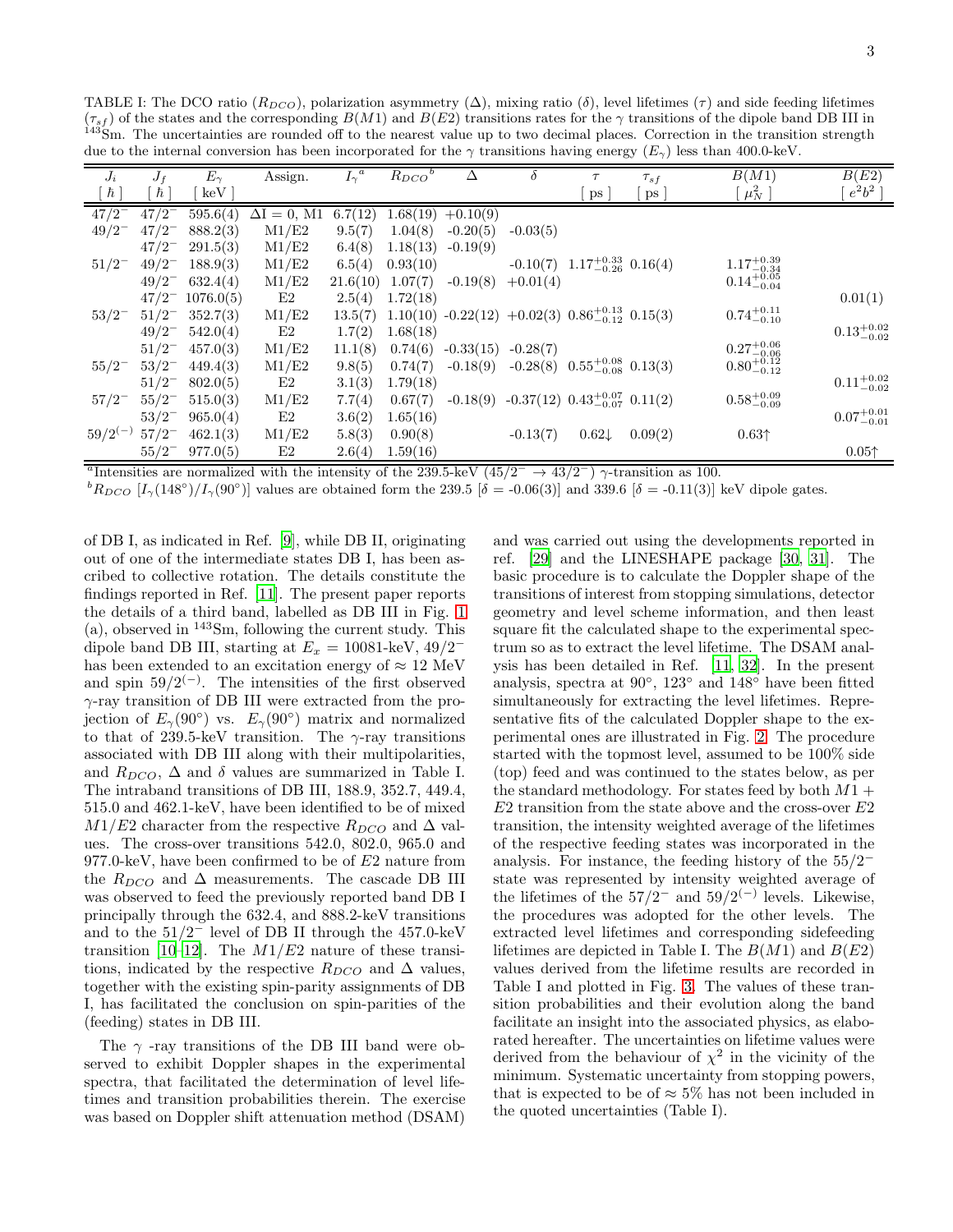

<span id="page-3-0"></span>FIG. 2: (Color online) The panels (a), (c) and (e); and (b), (d), and (f) exhibit the experimental spectra along with the fitted line shapes for the 352.7, and the 449.4-keV  $\gamma$  transitions, respectively, of the band DB III in <sup>143</sup>Sm. The top, middle and bottom rows correspond to the shapes in the  $148^{\circ}$ , 123◦ and 90◦ detectors, respectively. The obtained line-shape of  $\gamma$  transition, contaminant peaks and total line-shapes are represented by the blue, green and red curves, respectively.

The dipole band structure DB III, consisting of the dipole transitions of regular energy spacing, has close similarity to the observed MR bands in the neighbouring weakly deformed nuclei <sup>139</sup>,141,<sup>142</sup>Sm, <sup>141</sup>,<sup>143</sup>Eu, and <sup>142</sup>Gd [\[27,](#page-5-17) [28](#page-5-18), [32](#page-5-24)[–35\]](#page-5-25). The magnitude of the  $B(M1)$ transition strength at the 51/2<sup>−</sup> level of DB III is about three times shorter than the  $B(M1)$  value at the 45/2<sup>−</sup> state of DB I which has been identified as MR band in <sup>143</sup>Sm [\[10,](#page-5-20) [11](#page-5-6)]. Also, the  $B(M1)$  values are changing slowly from the 1.17<sup>+0.39</sup>  $\mu_N^2$  at 51/2<sup>-</sup> to the 0.58<sup>+0.09</sup><sup>-0.09</sup>  $\mu_N^2$  at 57/2<sup>-</sup> in contrast to the sharp falling trend for the MR bands observed in this mass region (Table [I](#page-2-0) and Fig. [3](#page-3-1) (a)). These characteristics of the  $B(M1)$  transition strength are indicative of the deformed rotational character of the band DB III. In contrary, measured  $B(E2)$ transitions strengths, in the present case, are comparable to the established MR bands reflects the weakly deformed nature of the band DB III (Table [I](#page-2-0) and Fig. [3](#page-3-1) (b)). The small values of  $B(M1)$  at the band head and its slowly falling trend along the band, at variance with the established MR sequences in the same nucleus, along with small  $B(E2)$  values, indicative of weak deformation, may be perceived as an interplay of the shears mechanism and the collective rotation associated with the DB III sequence in <sup>143</sup>Sm.

The Shears mechanism with the Principal Axis Cranking (SPAC) model [\[10](#page-5-20), [11](#page-5-6), [27,](#page-5-17) [28,](#page-5-18) [32](#page-5-24)[–35\]](#page-5-25) has been identified as a powerful tool to explore the intrinsic character, quasiparticle configurations, and contribution of (deformed) core rotation in shears sequences. To achieve an quantitative measures of the core rotational contribution to the total angular momentum vector the SPAC



<span id="page-3-1"></span>FIG. 3: Comparison of the experimental results for the dipole bands DB III (represented by the black filled squares) in <sup>143</sup>Sm with the modified SPAC model calculations for different values of  $\chi$  represented by the solid ( $\chi = 1.0$ ), dash ( $\chi$ )  $= 1.2$ ) and dot ( $\chi = 1.4$ ) black lines. The  $B(M1)$  and  $B(E2)$ transition strengths against spin  $(I)$  have been depicted in (a) and (b), respectively. The nature of spin  $(I)$  against the rotational frequency  $(\omega)$  is shown in the inset of (a). The inset of (b) shows the variation of the shears and core angular momentum with the asymmetry of the shears blades of the MR bands in the Eu and Sm nuclei.

model has been modified and the reduced energy of the state with reduced spin  $(I = I/2j_1)$  has been expressed as [\[36](#page-5-26)],

$$
\hat{E}(\hat{I}) = E(I) \times \frac{J(I)}{2j_1^2} = \hat{I}^2 + \frac{1+a^2}{4} - \frac{1}{2}(\sqrt{4\hat{I}^2 - \sin^2\theta_1}(a + \cos\theta_1) + \sin^2\theta_1) + \frac{a}{2}\cos\theta_1 + \frac{\chi}{4}\cos^2\theta_1 - \frac{\chi}{12}
$$

where,  $E(I)$ ,  $J(I)$  and  $v_2$  are the energy of the state, core moment of inertia and the particle-hole interaction potential, respectively. Here,  $\chi = \frac{J(I)}{i^2/3v}$  $\frac{J(1)}{j_1^2/3v_2}$  is a dimensionless quantity, determines the contribution of the core rotation in the shears band and  $a = j_2/j_1$  is the asymmetry factor of the angular momentum vectors  $j_1$  and  $j_2$ , determines the asymmetry of the shears blades.  $\theta_1$  represents the angle between the angular momentum vectors  $\overrightarrow{j_1}$  and  $\overrightarrow{j_2}$  where the direction of  $\overrightarrow{j_2}$  is set along the rotational axis  $(\overrightarrow{R})$ .

Minimizing  $\hat{E}(\hat{I})$  with respect to the angle  $\theta_1$ , the rotational frequency  $(\hat{\omega})$  for the state with reduced spin  $\hat{I}$ has been obtained as,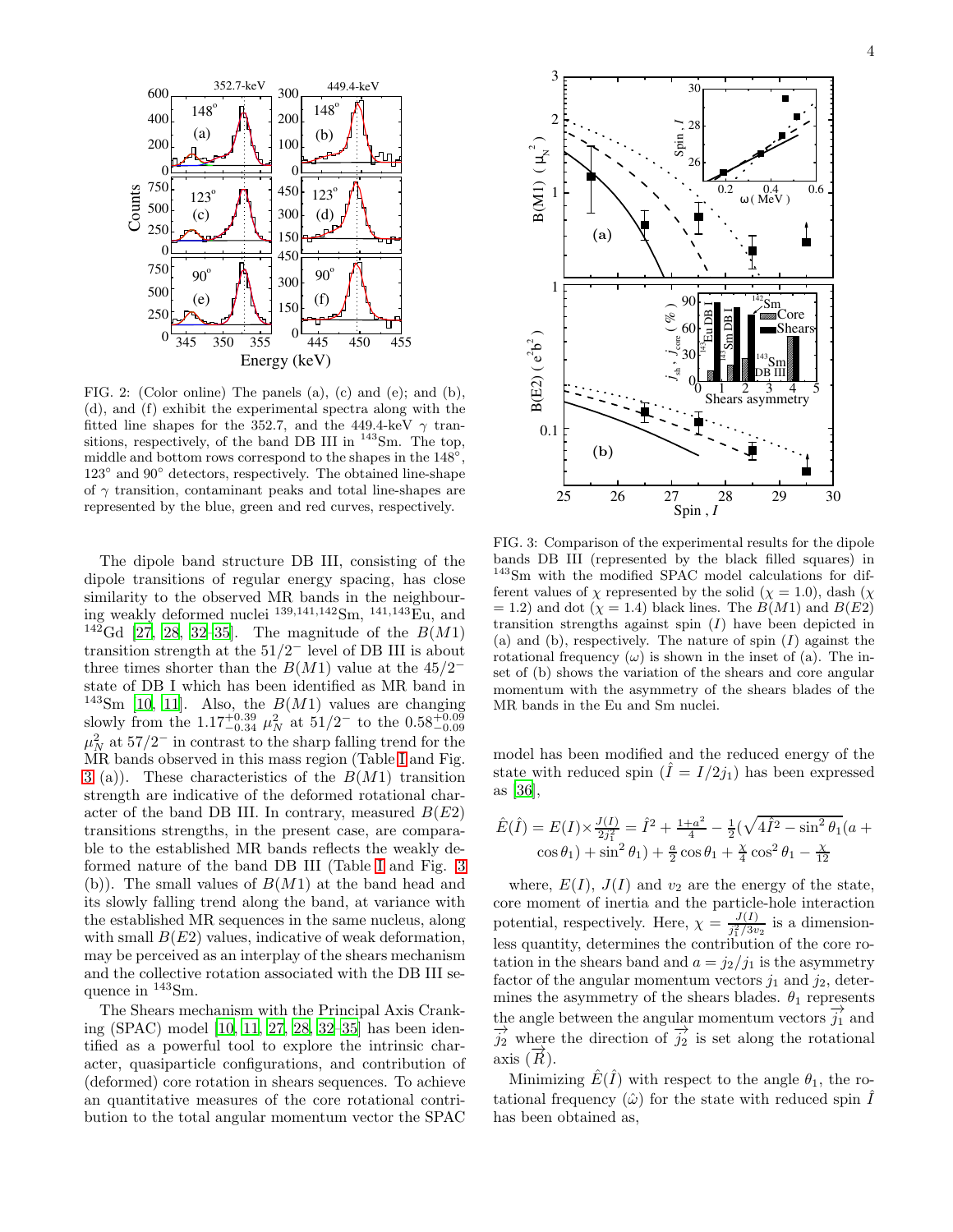$$
\hat{\omega} = 2\hat{I}(1 - \chi + \frac{\sqrt{4\hat{I}^2 - \sin^2\theta_1} - a}{\cos\theta_1}).
$$

The minimized value of  $\theta_1$  is then used to determine the  $B(M1)$  and  $B(E2)$  transition rates [\[27,](#page-5-17) [28,](#page-5-18) [32](#page-5-24)-35]. The details of this model is outlined in Ref. [\[36\]](#page-5-26).

The experimental quasiparticle alignment gain  $i_x \approx 2\hbar$ of the for the band DB III against the dipole bands DB I and DB II (Fig.  $1(c)$ ) is in agreement with the promotion of two protons to the  $h_{11/2}$  orbital from the  $(g_{7/2}/d_{5/2})$ orbital with respect to the seven quasiparticles  $(\pi h_{11/2}^4)$  $\pi(g_{7/2}/d_{5/2})^{-2} \otimes \nu h_{11/2}^{-1}$  bands DB I and DB II. Due to the Pauli blocking (for DB I and DB II, four aligned protons are in the  $11/2$ ,  $9/2$ ,  $7/2$  and  $5/2$  projections of the  $h_{11/2}$  orbital) the available projected states for the promoted pair of  $h_{11/2}$  protons are 3/2 and 1/2 which is corroborated by the experimental alignment. These arguments unambiguously imply the negative parity band DB III has been originated from the configuration  $\pi h_{11/2}^6$  $\pi(g_{7/2}/d_{5/2})^2 \otimes \nu h_{11/2}^{-1}$ . Within this configuration the bandhead spin, 49/2<sup>−</sup>, has been reproduced well considering the perpendicular coupling of the hole and particle angular momentum vectors therein. The maximum spin that can be generated from the configuration is  $59/2\hbar$ which is also in good agreement with the observed states of this structure. Furthermore, the experimental values of  $B(M1)$ ,  $B(E2)$ , and rotational frequency  $(\omega)$  are well reproduced in theoretical calculations assuming prolate deformation and the unstretched condition of the angular momenta with  $j_1 = 4.5\hbar$ ,  $g_1 = -0.21$ ,  $g_2 = +1.21$  and  $a = 4$  (Fig. [3\)](#page-3-1). The close comparison of the experimental results  $(B(M1), B(E2), \text{ and } \omega)$  within the modified SPAC model calculations exhibit that low spin behaviour is well explained by  $\chi = 1.0$  whereas the high spin states are in agreement with  $\chi = 1.4$  (Fig. [3\)](#page-3-1) up to the spin 57/2<sup>−</sup>. This calculation under predicts the experimental  $B(M1)$ ,  $B(E2)$ , and  $\omega$  for the 59/2<sup>-</sup> state, that might be indicative of a new configuration therein. However, as the parameter  $\chi$  is a representative of the core contribution to the total angular momentum the calculation exhibits that the core angular momentum smoothly increases from  $\approx 50\%$  to the  $\approx 60\%$  up to the spin  $57/2^$ of the DB III. The diminishing contribution of the shears angular momentum along the band is correspondingly established. Thus, it may be inferred that the band DB III in <sup>143</sup>Sm may be a maiden example a shears band giving in to the core rotation and exhibiting an interplay of these different mechanisms for generation of angular momentum in the nucleus.

As far as the DB III band is concerned, length of the angular momentum blades of the shears generated within the nine quasiparticle configuration  $\pi h_{11/2}^6 \pi (g_{7/2}/d_{5/2})^2$ 

 $\otimes \nu h_{11/2}^{-1}$  are 24 $\hbar$  and 5.5 $\hbar$  for particle and hole sectors, respectively, reflects the asymmetric nature of the shears. The inset of Fig. [3](#page-3-1) (b) depicts the variation of shears and core angular momentum with asymmetry of the shears blades of the MR bands in  $^{143}$ Eu (DB I),  $^{143}$ Sm (DB I and DB III) and  $142\text{Sm}$  [\[36](#page-5-26)]. This is indicative of the increased contribution of the core angular momentum with increasing asymmetry of the angular momentum blades associated with the shears band. Thus, present situation, in case of the dipole band DB III, represents extreme limit of the asymmetric nature of the shears blades above which no shears mechanism would be expected in accordance to the Clark and Macchiavelli [\[3\]](#page-4-1). This is because the angular momentum generated up to the spin  $57/2^$ of the band DB III due to the rotation of core is  $\approx 50\%$ of the total angular momentum or more.

In summary, the intrinsic nature of a newly observed dipole band (DB III) in <sup>143</sup>Sm has been investigated. A nine quasiparticle configuration has been assigned to the sequence. Such an observation of this band with, to the best of our knowledge, hitherto highest number of quasiparticles and asymmetricity (among similar structures observed in this and other mass regions) is unique and significant. Also significant is the major contribution of the core angular momentum in the band. It represents an observation of the shears mechanism operational at the boundary wherein the few quasiparticle excitations, such as manifested in the MR phenomenon, evolve into collectivity. This limiting character of the present observation is brought out in experimental results such as the slow falling trend of  $B(M1)$ , contrary to the more emphatic one typically exhibited by MR sequences, and upholds our contention of this being an example of MR mechanism at the emanation of collectivity. Moreover, such observations across the nuclear chart would facilitate an understanding of this evolution and its dependence on the structural characteristics of the respective mass regions.

## ACKNOWLEDGMENTS

We would like to acknowledge the help from all INGA collaborators. We are thankful to the Pelletron staff for giving us steady and uninterrupted  $24$ Mg beam. S. R. would like to acknowledge the financial assistance from the University Grants Commission - Minor Research Project (No. PSW-249/15-16 (ERO)). G. G acknowledges the support provided by the University Grants Commission - departmental research support (UGC-DRS) program. H. P. is grateful for the support of the Ramanujan Fellowship research grant under SERB-DST (SB/S2/RJN-031/2016).

- <span id="page-4-0"></span>[1] A. J. Simons et al., Phys. Rev. Lett. **91**, 162501 (2003).
- [2] H. Hübel, Prog. Part. Nucl. Phys. **54**, 1 (2005).
- <span id="page-4-1"></span>[3] R. M. Clark and A. O. Macchiavelli, Annu. Rev. Nucl. Part. Sci. 50 1 (2000).